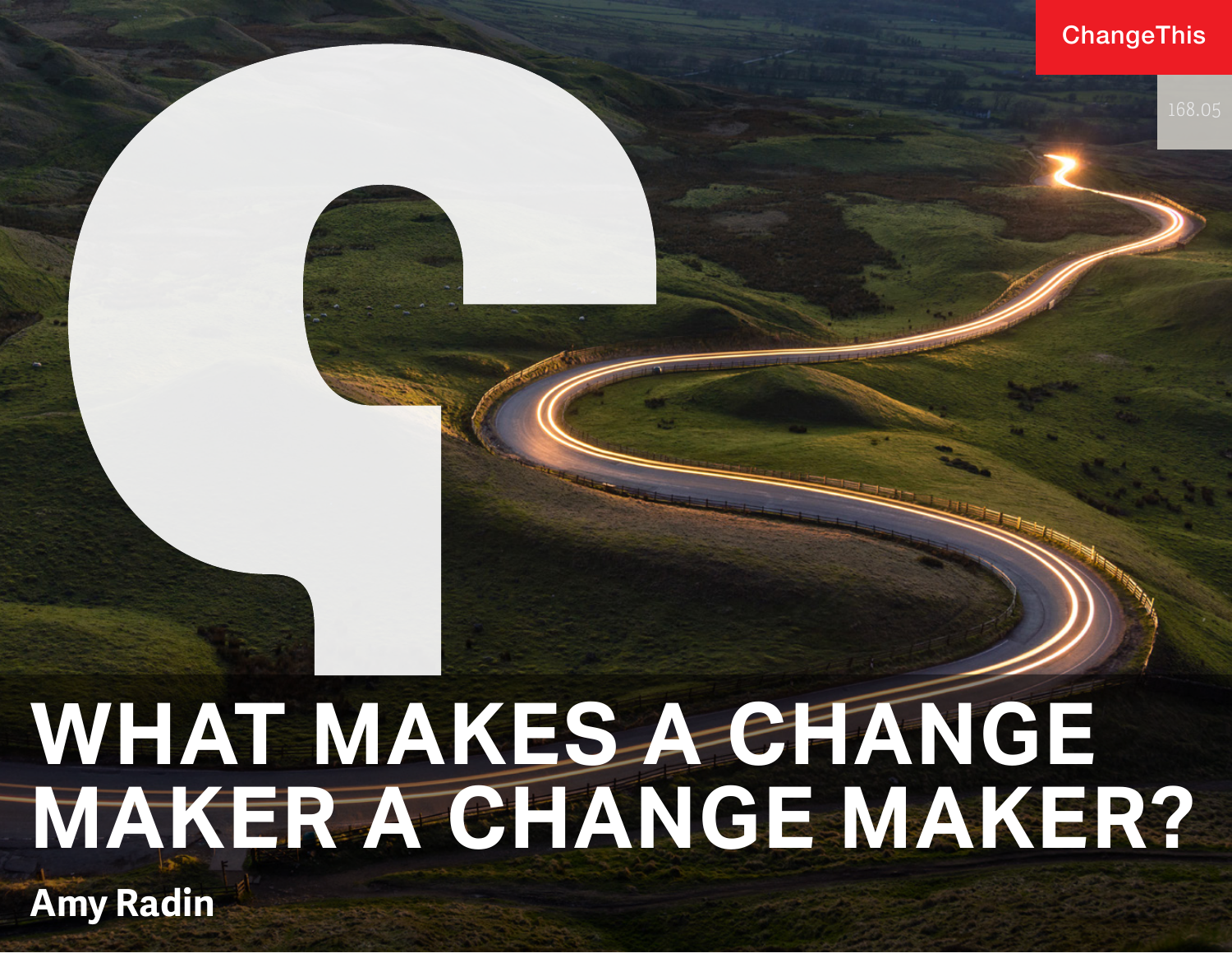# **Innovation has moved**

from a distant abstraction in the business world to a front-and-center deliverable that is expected to show evidence of impact. But there is no guaranteed formula for finding ideas and executing on them for sustained impact. Users and buyers set moving expectations, investors are demanding and unforgiving, and society expects companies to contribute beyond the bottom line.

Change makers operate within the polarities of innovation—innovation is cool yet threatening, inevitable yet unpredictable, attractive yet avoided—and remain undeterred. They want to solve real problems by getting stuff done, even with the uncertainty, unpredictability, and ambiguity that defines their journey. They are guided by purpose, and are driven to create value benefiting investors and employees, users, buyers, partners, and the broader community in which they exist. They don't accept the status quo. They operate with urgency, and speed their progress by rolling up their sleeves and learning on the fly.

Last year I conducted a series of expert interviews with nearly 50 corporate innovators, startup founders, investors, and thought leaders to gain insights into what makes a change maker, well, make change. Seven attributes came through consistently, across diverse sectors, and among companies of all sizes and stages of maturity. Like the innovations they pursue, change makers follow a path that is neither clear nor secure. Their days do not lead to a guarantee of rewards, and their work cannot be defined by a programmable answer. Luck and serendipity play roles. But, by breaking down the methods, behaviors, and mindsets change makers are in the habit of adopting, any aspiring change maker can better their odds.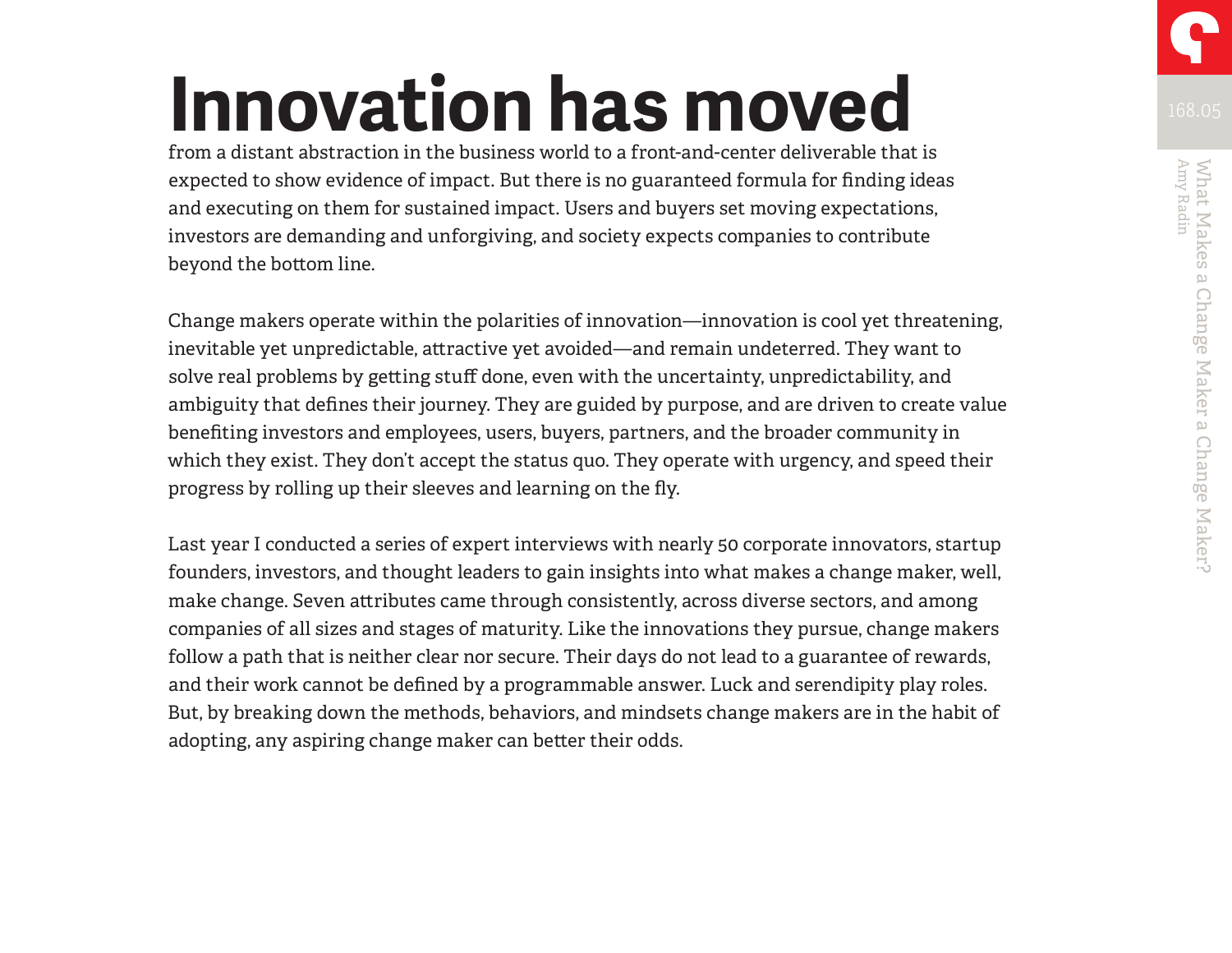Change makers share these seven attributes:

- 1. They are driven by purpose, not fixed targets, and exceed traditional notions of results.
- 2. They iterate and collaborate for speed, to conserve capital, and to manage risk.
- 3. They progress with whatever resources they have. Change makers simply know they will find what they need along the way.
- 4. They turn to their well-tended networks to chip in guidance and support.
- 5. They see surprise and serendipity as routine, and use both to gain leverage.
- 6. They explore and observe to find the real insights in and beyond the data.
- 7. They get in the game, stay in the game, and execute. As a result change makers make the future happen. They don't watch and wait for the future to unfold.

Change makers operate within the polarities of innovation—innovation is cool yet threatening, inevitable yet unpredictable, attractive yet avoided.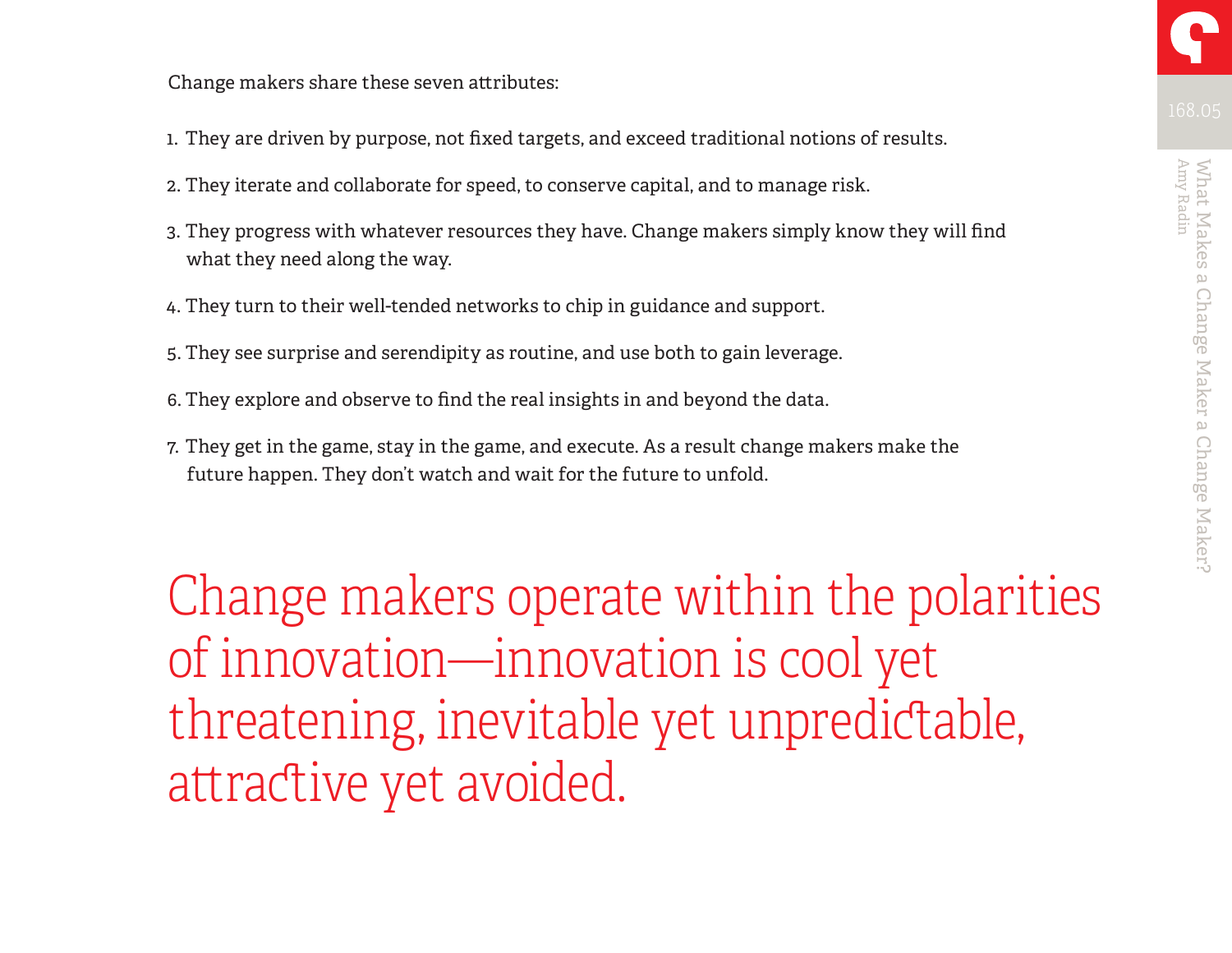### **Change makers are driven by purpose, not fixed targets, so they exceed traditional notions of results.**

Stu Libby is Cofounder and CEO of ZipDrug, a New York City startup taking on the drugstore chains by creating an alternative patient experience to fill and refill prescription medication. Two 800-pound gorillas, CVS and Walgreen's, dominate the US market, particularly in major metro areas.

Stu spent over a decade as an ad tech executive, participating in the exit of DoubleClick to Google in 2008. Despite this accomplishment, for Stu, something was missing: "I knew my instinct to move on was correct when I told my new manager not to worry, that I didn't plan to be around for long, and he had absolutely no reaction."

Stu's dad fell sick, and, following a hospitalization, required prescription medications. The experience of transitioning from hospital to home, and getting prescriptions filled, was not merely messy and inconvenient, it could have been life-threatening. Stu saw an opportunity to solve a problem that had commercial potential and also reflected his values.

Sure, a major goal for Stu as he builds ZipDrug is to generate financial returns, and he certainly knows what that takes. His vision is also to close holes in the business-as-usual journey from illness to good health. Stu is using technology, data, and partnerships to enable a corner-drugstore experience in the digital world—an experience that ZipDrug aspires to make proactive, relevant, compassionate, and connected.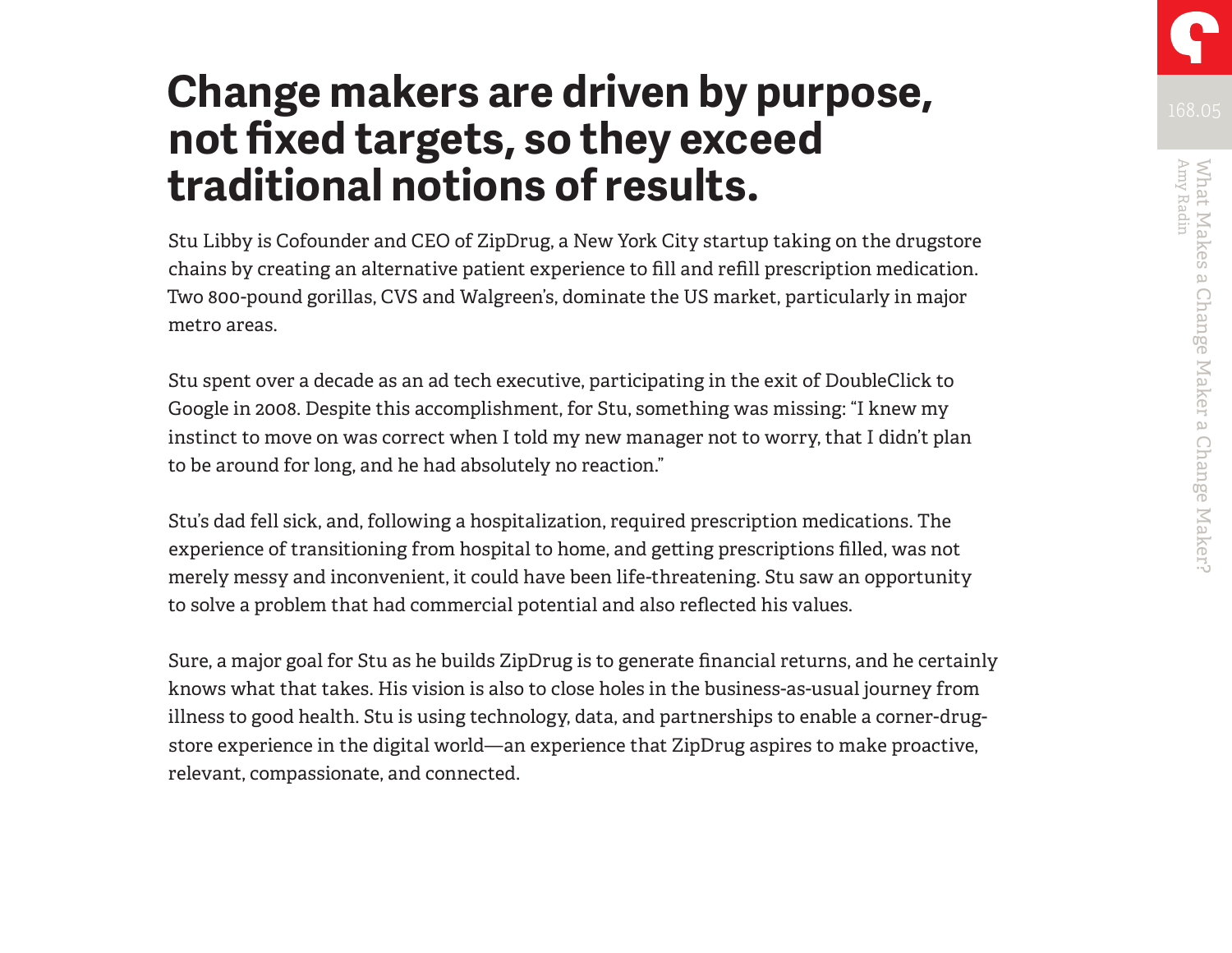Founders often identify market needs through personal experiences. In the best cases, personal experiences are followed by exploration of whether other people have the same or different needs, and founders question how their purpose connects to market opportunities. Why are they going after this problem? What is it they really want to achieve?

Having purpose is not a matter of writing a vision statement that ends up as a slogan on a conference room or coffee station wall.

Purpose means knowing what you stand for—why you want to exist and what mark you want to make. Change makers who put thought into defining their purpose and then connect it to execution energize others with their courage and commitment

Purpose comes from self-awareness, not brainstorming sessions or focus groups. It provides a basis for big and small choices. It triggers alignment across values, principles, and execution. When purpose is baked into the culture, things happen the right way and everyone knows what that right way is. And when there is a choice between the purpose-driven way and some other way, the team course-corrects. They work harder, work smarter, work better, have passion about what they are doing, and are closer to the brand's constituents. That is why the purpose-driven way is more sustainable (and joyful) than the alternatives.

Purpose is the fuel that gets entrepreneurs and corporate innovators so fired up that they will not be deterred from pursuing transformative results.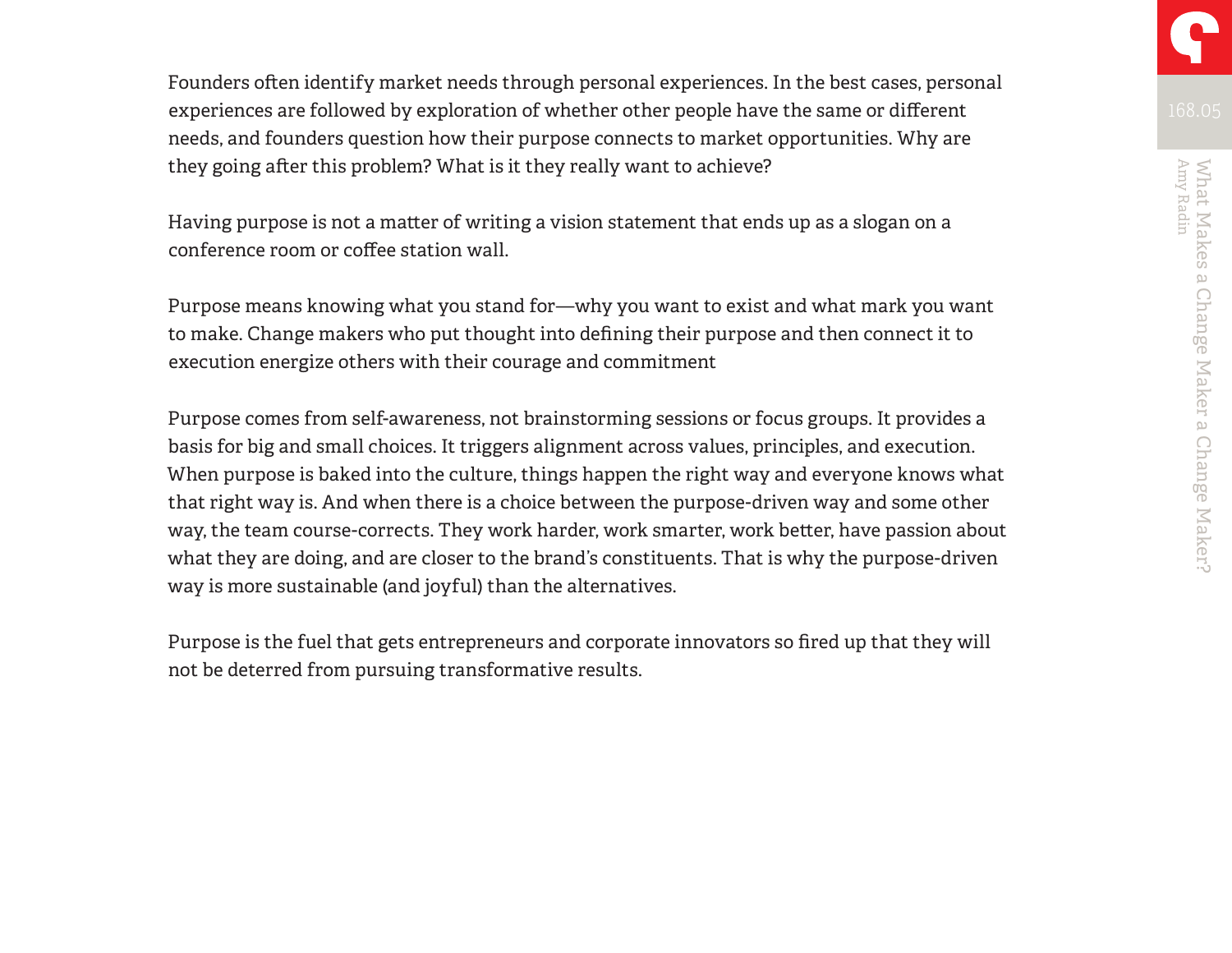### **Change makers iterate and collaborate for speed, to conserve capital, and to manage risk.**

Last year I went back for my first visit since childhood to Thomas Edison's West Orange, New Jersey lab, where evidence of why Edison became one of the greatest innovators of all time was apparent everywhere. The 1,093 United States patents bearing his name are central to his legacy, along with his dedication to prototyping as the way to discover ideas and translate them into commercial products.

Edison kept on hand thousands of samples of just about every kind of material imaginable. He continuously enlarged his collection, which he saw as a source of inspiration and enablement. He focused on turning new ideas that could potentially lead to functioning, feasible models into prototypes that could eventually be manufactured, distributed and sold at scale.

Edison role-modeled the behavior and mindset that in today's startups drive ideas to commercialization. Beyond iterating in the lab, he also iterated to figure out whether business models supported each of his inventions. He addressed operational and manufacturing requirements, and never abandoned testing and learning to uncover new breakthroughs and confirm market fit.

Edison believed in collaboration. "Unlike most inventors, Edison depended upon dozens of 'muckers' to build and test his ideas." Working for him involved long hours but engaging work. Charles Clarke, who worked at the lab, recalled:

*"Laboratory life with Edison was a strenuous but joyous life for all, physically, mentally and emotionally. We worked long night hours during the week, frequently to the limit of human*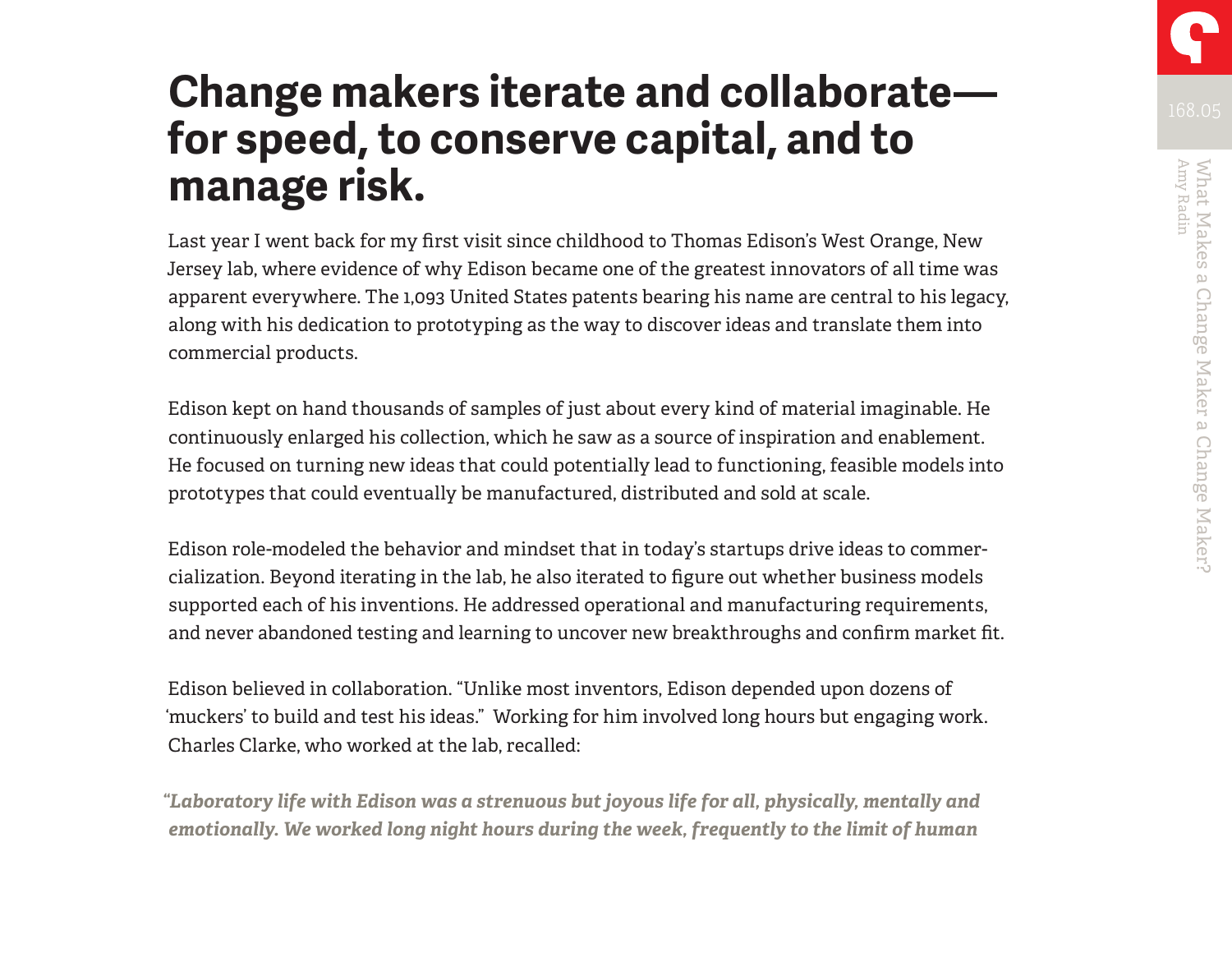*endurance; and then we had time off from Saturday to late Sunday afternoon for rest and recreation. … Here breathed a little community of kindred spirits, all in young manhood, enthusiastic about their work, expectant of great results; moreover often loudly emphatic in joke and vigorous in action."* 

Iterating is a way to learn. Engaging users in a live rendition of a product or service, however rough, narrows gaps between what may be a great idea inside the change maker's head and a tangible, functional, and sought-after real world product.

Iterating prototypes and letting users play with them begins to uncover answers to questions like:

- Does it function?
- Does it do what it was intended to do?
- Does it meet quality standards and expectations?
- Can it be replicated at scale, and at what cost?
- Does it solve the problem it was intended to solve, and does it do so effectively?
- How does it perform relative to existing alternatives?
- What reactions does it evoke for potential users?

Seen through the lens of play, tinkering with a prototype is just a way to figure things out. Contrary to being the domain of technically trained experts, life experience proves that even a child can do it.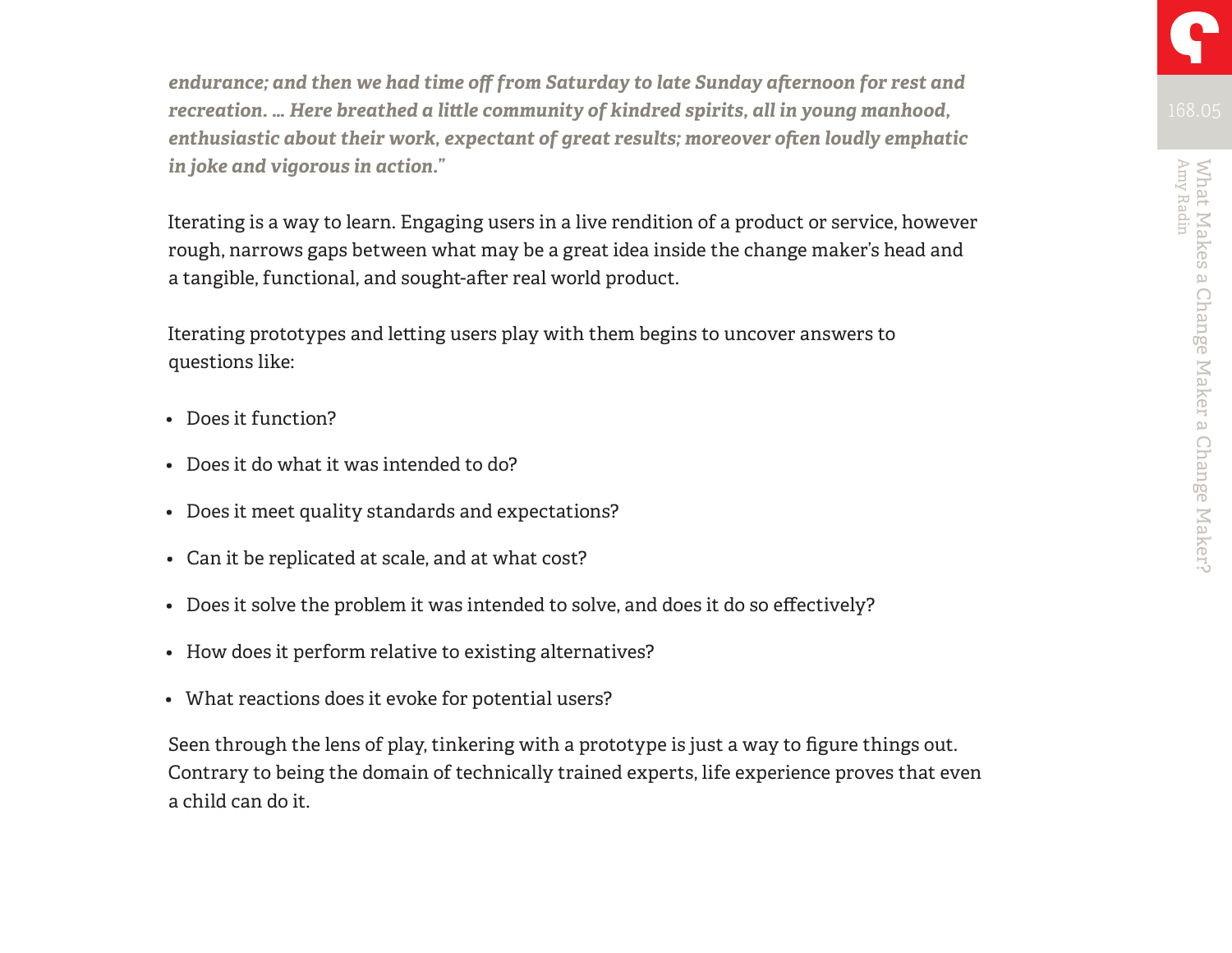Creating and playing with prototypes also builds user, team, and investor buy-in. Such collaboration nurtures creativity, and encourages rallying around a concept. Teams that embrace prototyping advance innovations—testing and learning, engaging with users and with each other, and experimenting without fear of failure. These behaviors become essential for raising money, too. Whether investors are corporate executives, angel investors, or venture capitalists, "show and tell" builds understanding between founders and funders.

#### **Change makers progress with whatever resources they have—knowing they will find what they need along the way.**

Drew Lakatos is CEO and cofounder of ActiveProtective, a health tech startup whose invention is best described as an airbag that deploys automatically from a belt to reduce injuries and deaths occurring when seniors fall. His purpose is to solve a tough problem that can save lives and preserve quality of life.

In 2005, Drew and his wife, Kelley (a physician's assistant specializing in trauma care), attended the holiday party at St. Mary Medical Center outside Philadelphia, Pennsylvania. Among the attendees was Dr. Robert Buckman, director of the Trauma Unit. An emergency call during the party led Drew to witness the aftermath of an eighty-year-old woman's fall down a flight of stairs during Christmas dinner with her family. The woman passed away in the Trauma Unit from injuries suffered during her fall. Drew saw the woman's death as an avoidable tragedy caused by something we all do every day without even thinking—going up and down stairs.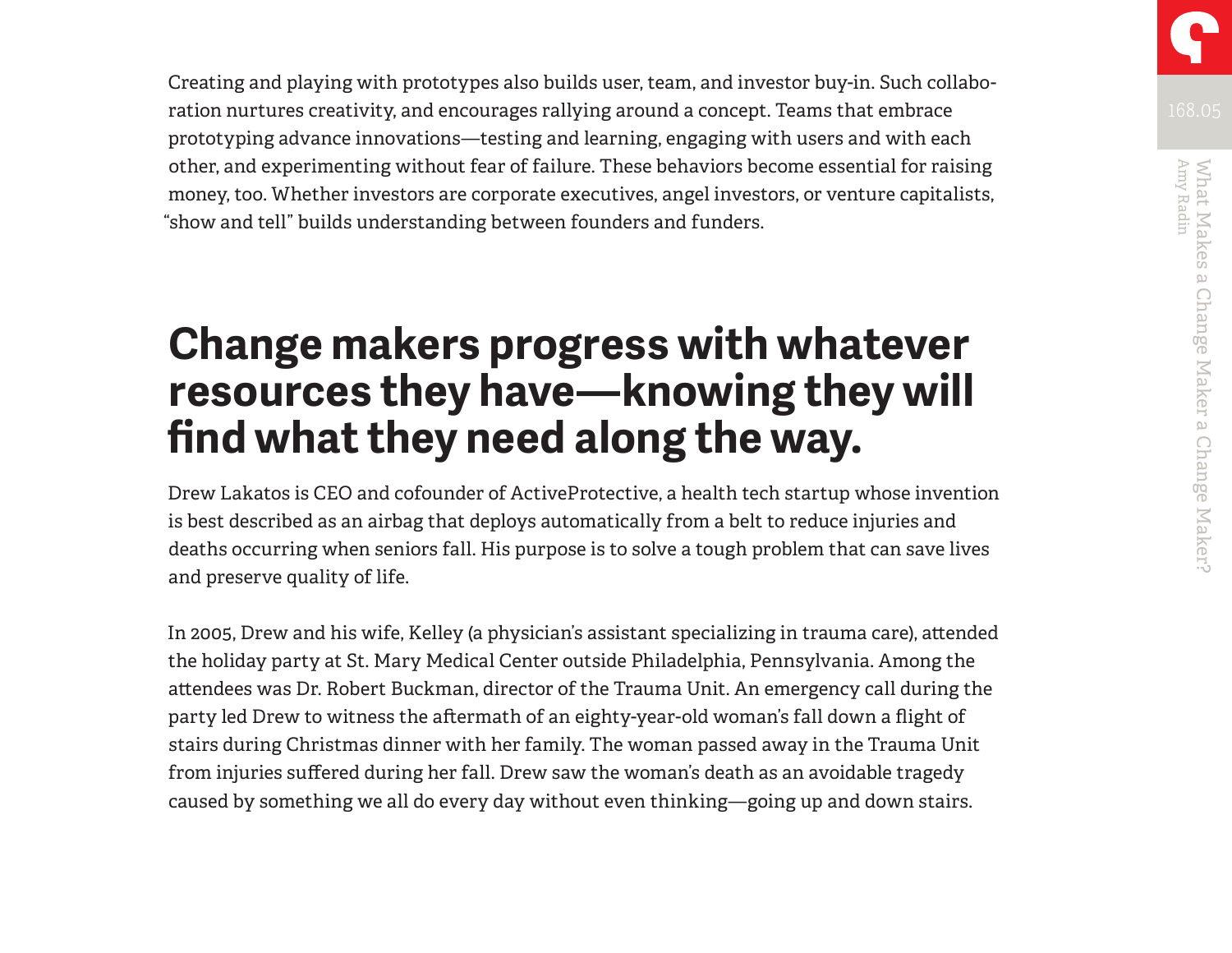Why wasn't this problem already solved? Well, others had sort of solved it. Existing solutions ranged from thick, protective padding inserted into tight-fitting spandex undershorts, alarms and sensors to notify an attendant of a fall after the fact, even helmets. These products were aimed at nursing homes and senior living residences. Garments were restrictive, and hard to put on. They reduced quality of life. They were a reminder of lost mobility and independence. Not surprisingly, these products saw limited adoption. The need for a better answer was there.

Dr. Buckman shared his inflatable cushioning concept designed to pop open instantaneously with Drew—something thin enough when collapsed to not be uncomfortable, and as easy to put on as a belt. It would offer life-saving performance, but without discomfort. Drew found that:

*"There are a million great ideas. The interesting thing about the evolution of our idea was that research suggested it would work, but until initial investors came in and funded device development far enough along to produce legitimate evidence, we couldn't move forward."* 

The most remarkable moment in Drew's story was how he went about assembling the device prototype that would allow testing to generate sufficient evidence that the product would deploy quickly enough and at the right moment. "People were asking, 'how do you know it will work?' We knew we could tune the air bag to deploy correctly, but everyone was asking, 'how can you be sure?'

*"One day I grabbed my son and ran to a junkyard in search of non-bloody air bags from wrecked cars. I took the inner tubes out of my bicycle tires so I could make a sort of bladder inside the air bags to adjust the loads. I got an invitation to do testing at a VA mobility lab. I showed up with a suitcase full of airbags that I had cut out of junked cars, with bicycle inner tubes installed inside, sewn together by my dry cleaning lady for two bucks apiece. We were able to beat the best product on the market. We had the data we needed to prove effectiveness."*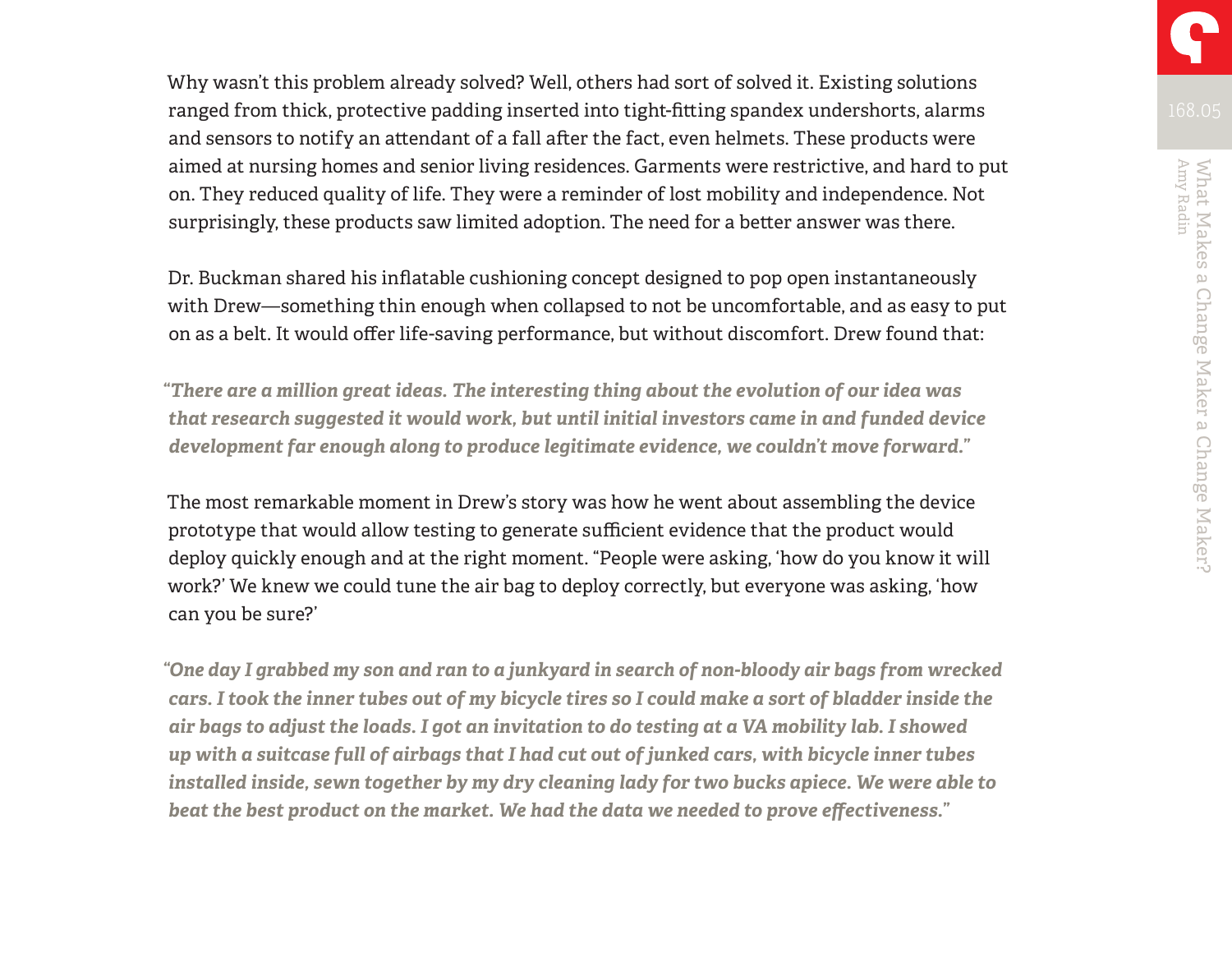Drew embodies the change maker's doggedness to earn the first vote of confidence that initial funding represents, then execute the plan, sticking to dates and budgets. They find the path forward no matter what. They work the ins and outs, the unexpecteds, the good news, bad news, great news, and terrible news, often knowing the news before it even happens. They live steps ahead, in the future. Living in the present means being too late and burning resources in a game of constant catch-up.

This level of resourcefulness depends on being able to see and plan for potential derailment before it happens. Change makers refuse to give up, but they are not stubborn to a destructive extreme. They are undaunted by the conflicts inherent in changing the status quo. They are energized by the potential contribution they can make.

Change makers don't wait for resources to be allocated or approved. They have a knack for tracking down the best resources and taking advantage of the vast capabilities that are out there. They search and use the many free or low-cost tools widely available in our self-service world. They are networked.

Being resourceful isn't annual plan or budget-dependent. Quite the opposite—resourcefulness liberates change makers from putting budget approval on the critical path. As the saying goes, constraints breed creativity, whether those constraints are self-imposed or externally driven. Drew Lakatos lived this as he combed junkyards for airbags from totaled cars that could be reused to prove the viability of a sophisticated medical device.

## Change makers are undaunted by the conflicts inherent in changing the status quo.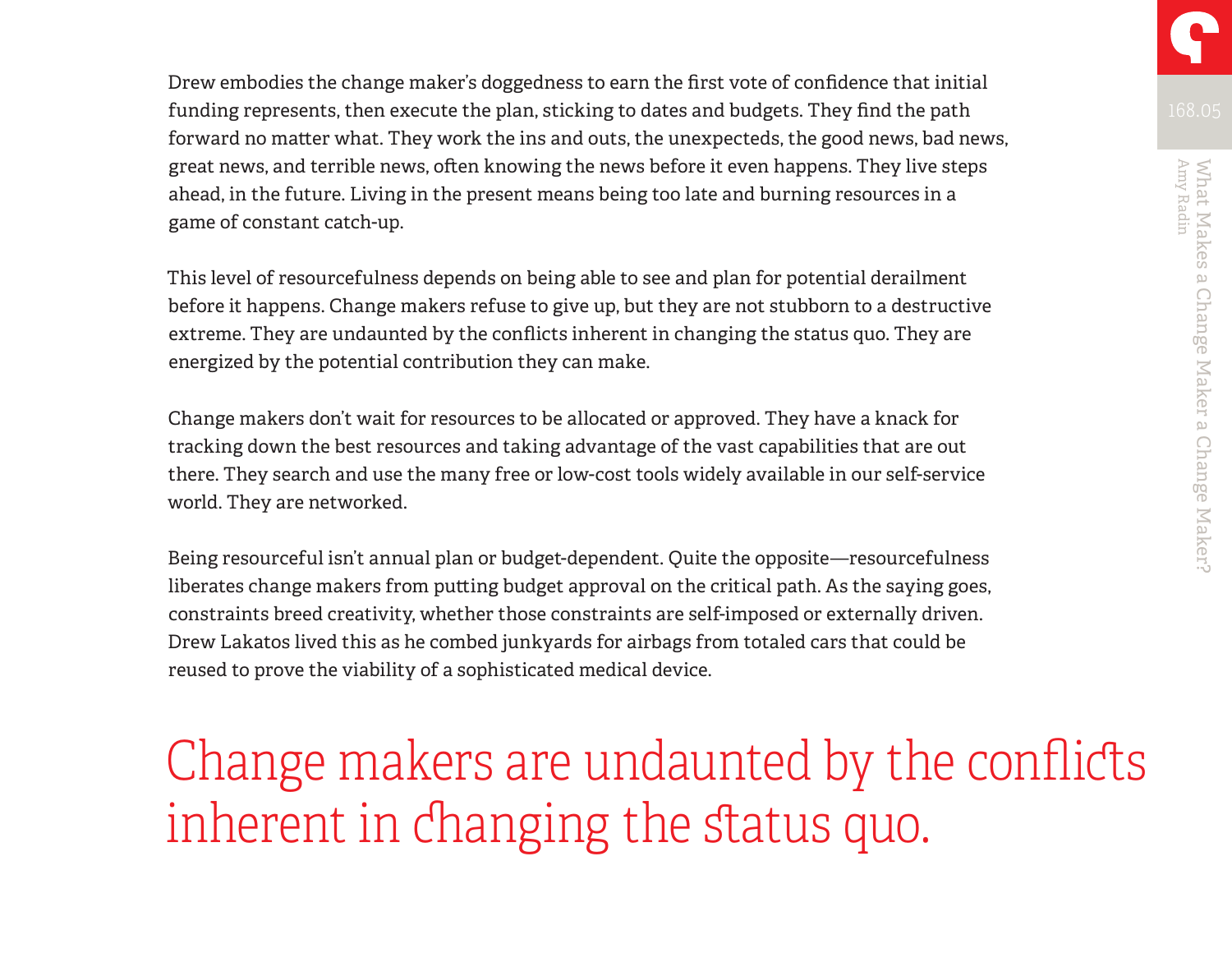### **Change makers turn to their well-tended networks to chip in guidance and support.**

It is surprising that there are people out there who still narrowly associate networking with a job search.

Change makers take a wider view of networking: They value relationships with all kinds of people. They are givers, to whom great things happen serendipitously because they have invested in relationships with heart and authenticity. They form genuine no-strings-attached relationships, which is—perhaps ironically—the best way to ensure people are there to help them along in unforeseeable ways.

Who the change maker knows and how skilled they are at forming and tapping into relationships surpasses technical skill, especially when survival demands knowledge unrelated to their prior experience. Well cared for relationships supercharge innovation. Getting from idea to execution, or problem to solution, may be just a phone call or cup of coffee away. The costly, unforced errors that may cause a startup to burn too much cash or erode the c-suite's confidence can be circumvented by a network that can offer vital pieces of advice.

Change makers are people attracters and connectors. Some are intensely introverted, so do not imagine they are all the life of the party. But, they come across as people whom others would like to know, they express a point of view that others want to hear, and they convey their purpose so that those around them feel motivated by it and want to pitch in.

Change makers know that putting effort into sustaining and expanding their network is not formulaic, and that it's a life-long pursuit. They know that the effort will deliver many rewards, both tangible and intangible, professional and personal.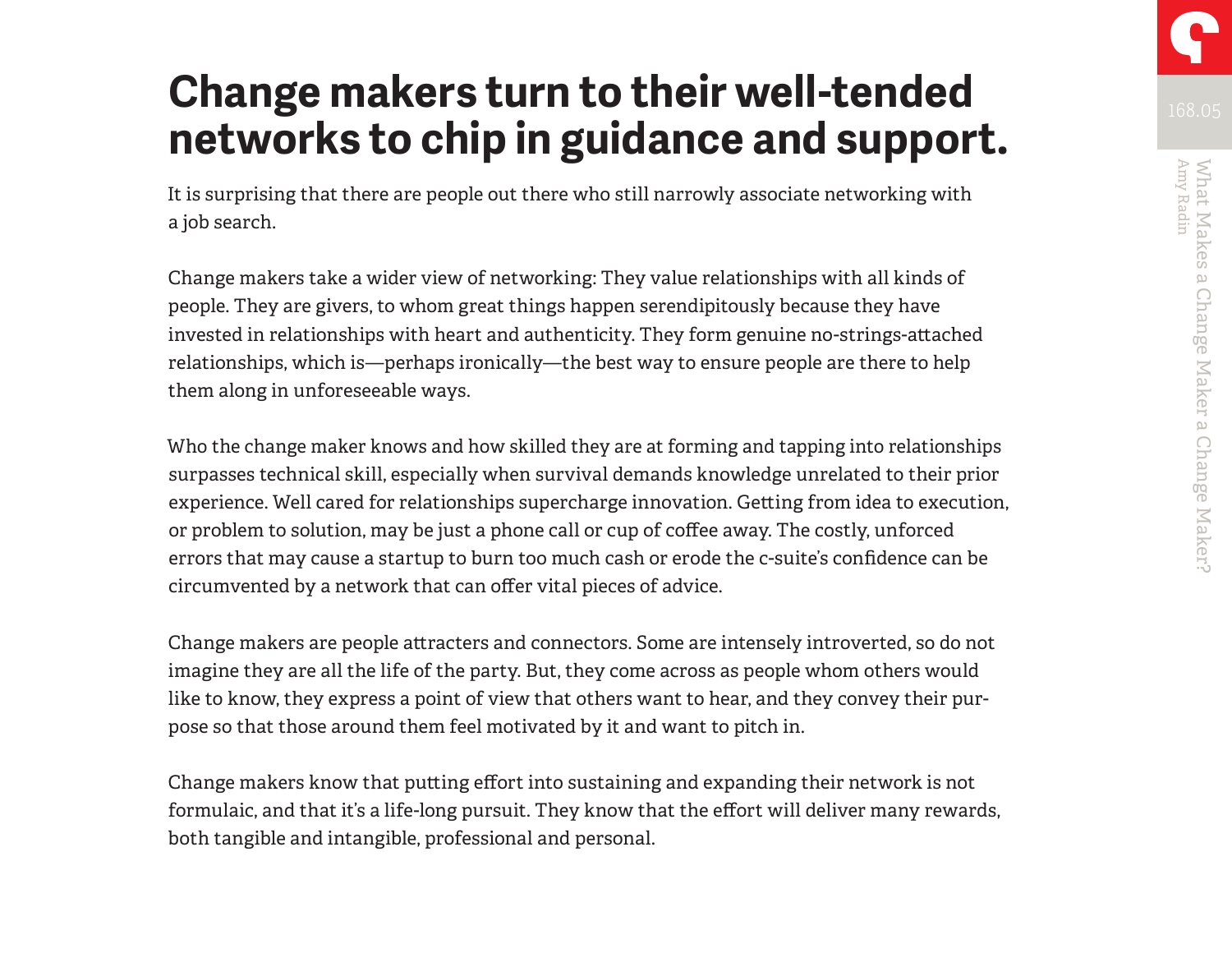### **Change makers see surprise and serendipity as routine, and use both to gain leverage.**

A journalist asked me recently what the most surprising finding was that emerged from the research for *The Change Maker's Playbook*.

My answer was how complementary startups and grown-up companies are to each other, and how, irrespective of organizational setting, change makers share consistent attributes, challenges, success factors, and derailers. Theirs can be a lonely role, and they are in a position to bring much to their peer change makers to speed progress and avoid mistakes.

But at least one divide separates the two, which may be among the toughest obstacles for change makers within established businesses. At these companies, surprise and serendipity may be viewed as unpleasant, as negatives to be preempted and avoided. When there is a focus on hitting the annual plan one quarter at a time, deviation from the norms are negatives to be managed away. Change makers operating free of this outlook assume surprise and serendipity may present themselves at any moment. They are able to be opportunistic. They pick up added momentum. They are better able to handle and leverage whatever comes their way. They even put themselves in positions to allow for surprise and serendipity. They are incredibly focused and stingy about how they spend their time, but they manage to be open to stumbling across new relationships, new insights, new partnerships, and new technologies that make the critical difference at vital moments.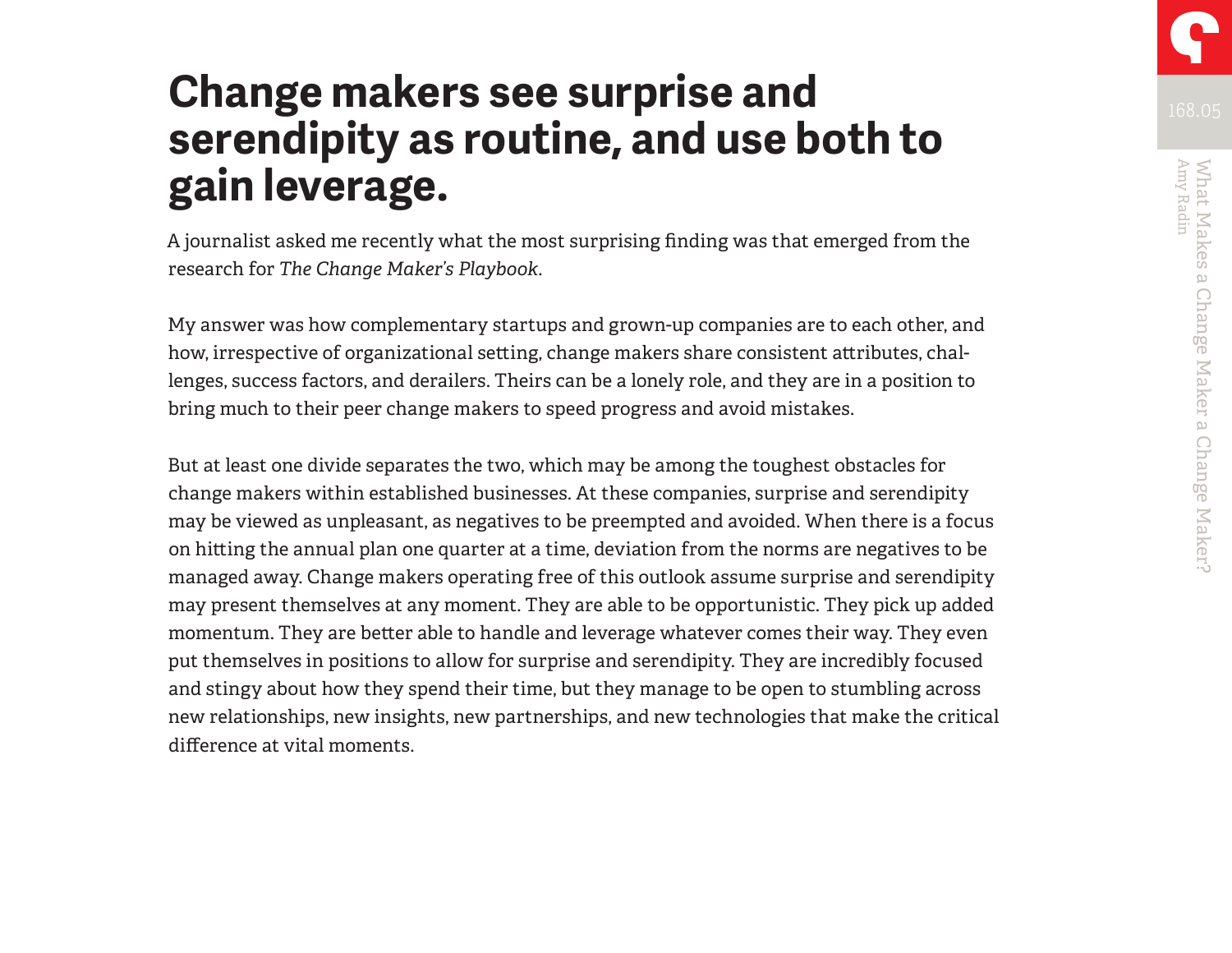. Change Maker a Change Maker?

### **Change makers explore and observe to find the real insights in and beyond the data.**

Marcia Tal is a change maker, currently as an entrepreneur and advisor. Earlier in her career, Marcia invented, shaped, and led Citi Decision Management, a global powerhouse analytics function. She led efforts to adapt and apply her team's skills and methods to understanding and acting upon the marketing, financial, and operational implications of digital channels as they were being opened up within the credit card category, which had been built upon a direct-toconsumer telephone and mail-based business model.

Figuring out the impacts took art and science. Data of course mattered, but so did having empathy for customers. Structured data sets were a hugely important resource, made productive because they were approached with insight, intuition, and observation, often beginning with qualitative reasoning and hunches that led to increasing precision.

Structured data sets were made productive because they were approached with insight, intuition, and observation.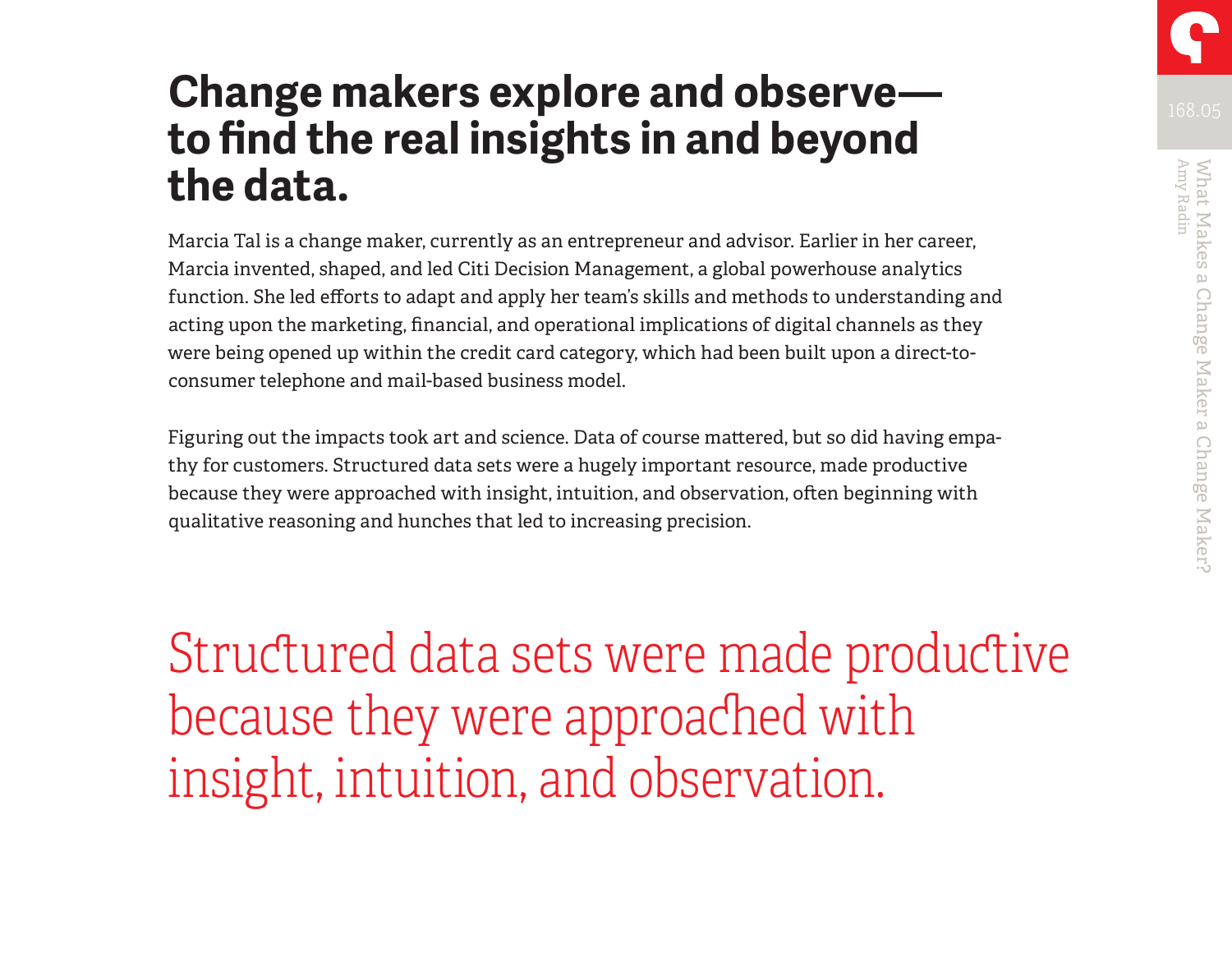Marcia shares a wonderful family anecdote highlighting the impact of paying attention to data—all of the data—and then seeing insights through to action:

"For decades around the 1950s, my uncle Norman owned a store—Norman's Everybody Store in Tulsa, Oklahoma. He would ask everybody who came through the door the same question: "What do you need?" That was his way of gathering data. He could sell anything, and he did, from cowboy boots to hats to women's pajamas to lingerie to men's underwear. And he applied a very important insight to his location— always next to a bar. What data drove the insight? He knew that people went to the bar after they got paid. So he knew when they had cash, and he wanted to be second in line, after the bartender, to get some of it."

Norman understood his business-model levers. He gathered and applied data about how customer behaviors drove sales. He aligned his location strategy to take advantage of findable and measurable business drivers.

At Norman's Everybody Store, learning from data was as much a part of how things worked as it is at today's high-tech startups.

Sure, understanding and acting upon customer data back in Norman's day may look primitive from the perspective of a Google, Facebook and Amazon world. But what Norman lacked in technology was more than offset by his explorer and observer mindset, and how he translated insights into decisions and actions based upon the data he collected.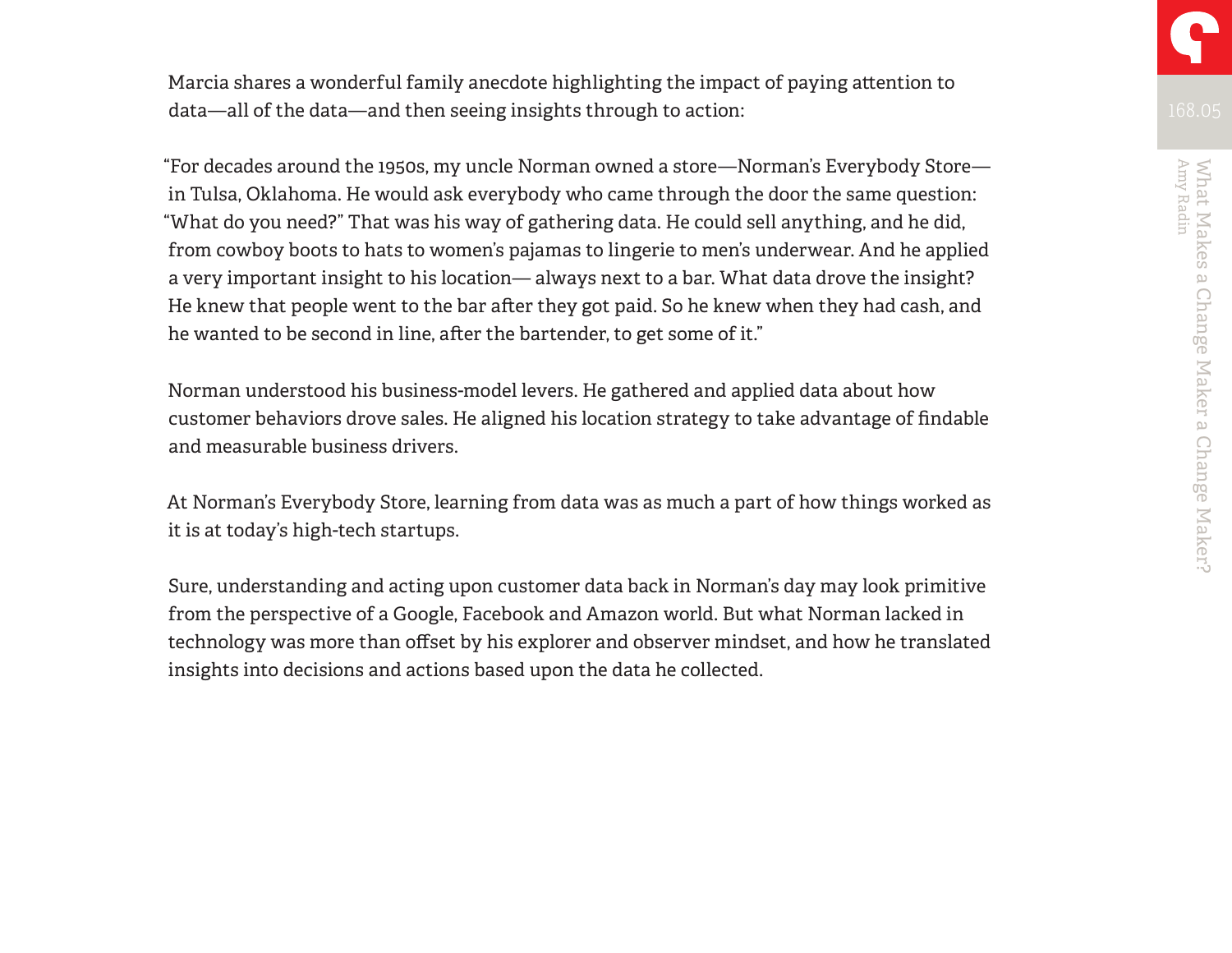### **Change makers get in the game, stay in the game, and execute—and as a result make the future happen. They don't watch and wait for the future to unfold.**

From a vacation beach chair in 1976, Citibank CEO John Reed penned a vision to transform the retail banking business model. His "Memo from the Beach" was a handwritten call to action to replace a deposits and loans business with one based on customer experience. The memo, which went from words on paper to trigger the reinvention of retail banking, continues to circulate today among Citi alumni.

Mastercard global board member Steve Freiberg joined Citi under Reed's leadership. Steve says about Reed, "Here was a guy who was young but senior. He went to his boss and said, 'I've got a great idea. I am going to take a machine and stuff \$50,000 into it and leave it in the lobby of a bank branch. Over the weekend after we go home people can come and go, and take money out as they please.'"

The bankers sitting on executive row must have thought Reed's vision was crazy. But he persisted, and moved Citi to disrupt the sleepy model of Monday through Friday, 9 A.M. to 3 P.M. branch banking. In so doing, Reed defined the business model parameters for what is now a given—a twenty-four/seven banking experience where people bank when, where, and how they prefer. Mobile devices, artificial intelligence, voice recognition, and other capabilities continue to expand what "anytime, anyplace" means, advancing the vision seeded over forty years ago.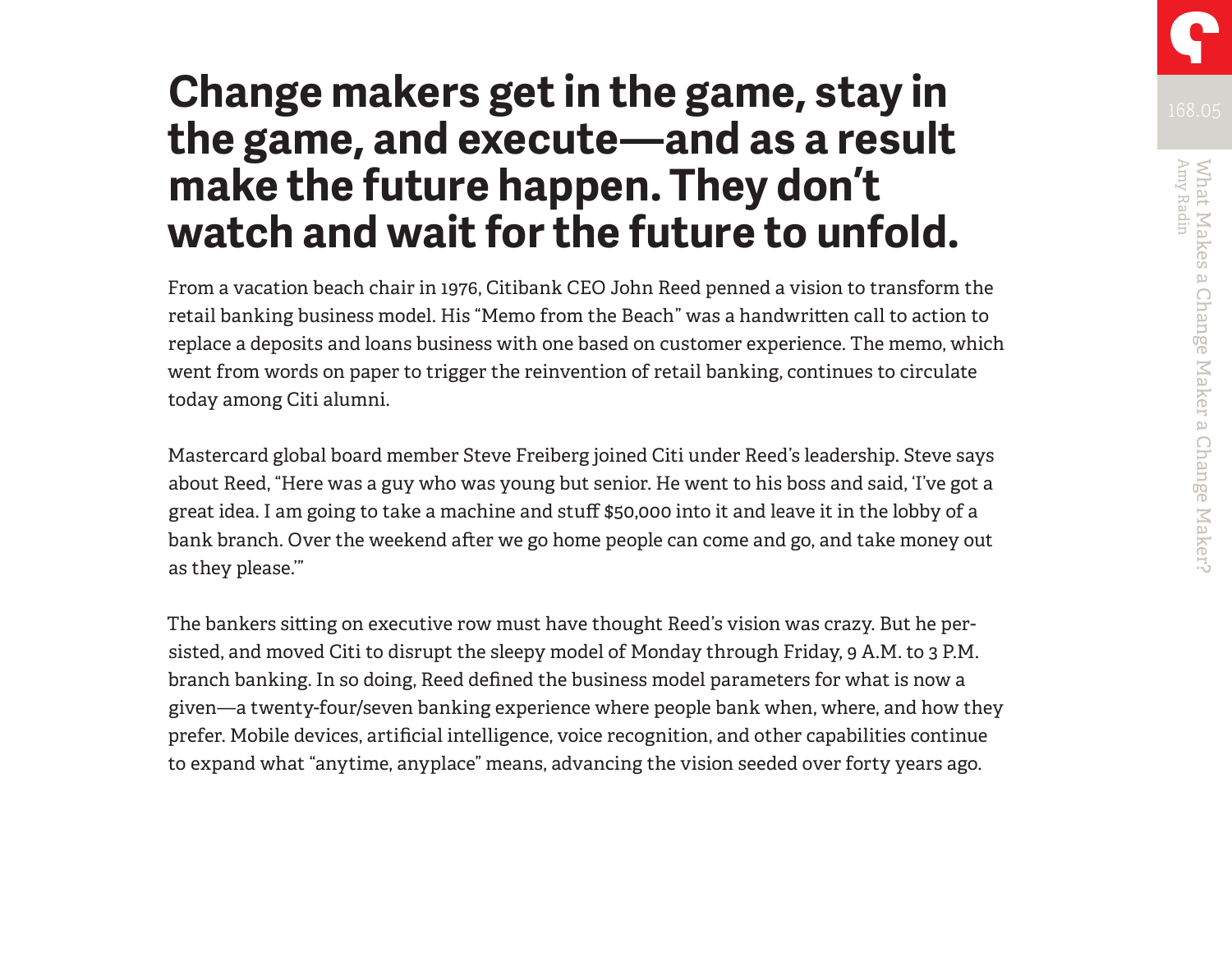The business model for twenty-four/seven banking came to life in the market as the service experience in the ATM channel and the customer service platform. Once twenty-four/seven banking went live, learning continued about customer segments, preferences and behavior, how each impacted revenues and expenses, and how best to deploy technology and data. The business model became a live, evolving ecosystem that could not have been derived from sitting on the sidelines evaluating spreadsheets and management presentations.

Fast forward to the present, and change makers' future-shaping efforts are in the headlines every day. Whether in the public eye or not, their willingness to act upon possibilities that are hard for most people to imagine, let alone create, is proactive and often provocative. That's why they experience the gamut of praise, doubt, admiration, and questioning from others.

Being in the game takes courage—to challenge norms, innovate the experience, and believe in the potential to execute at scale based on the view of some future point that cannot be seen yet by others. An entirely new future cannot be brought into focus using the filters of the rear view mirror data mature businesses depend upon to operate and assess performance. Change makers foresee the trends that rewrite industry norms or even create whole new sectors taking on big, emerging problems.

Being in the game takes courage —to challenge norms, innovate the experience, and believe in the potential to execute at scale based on the view of some future point.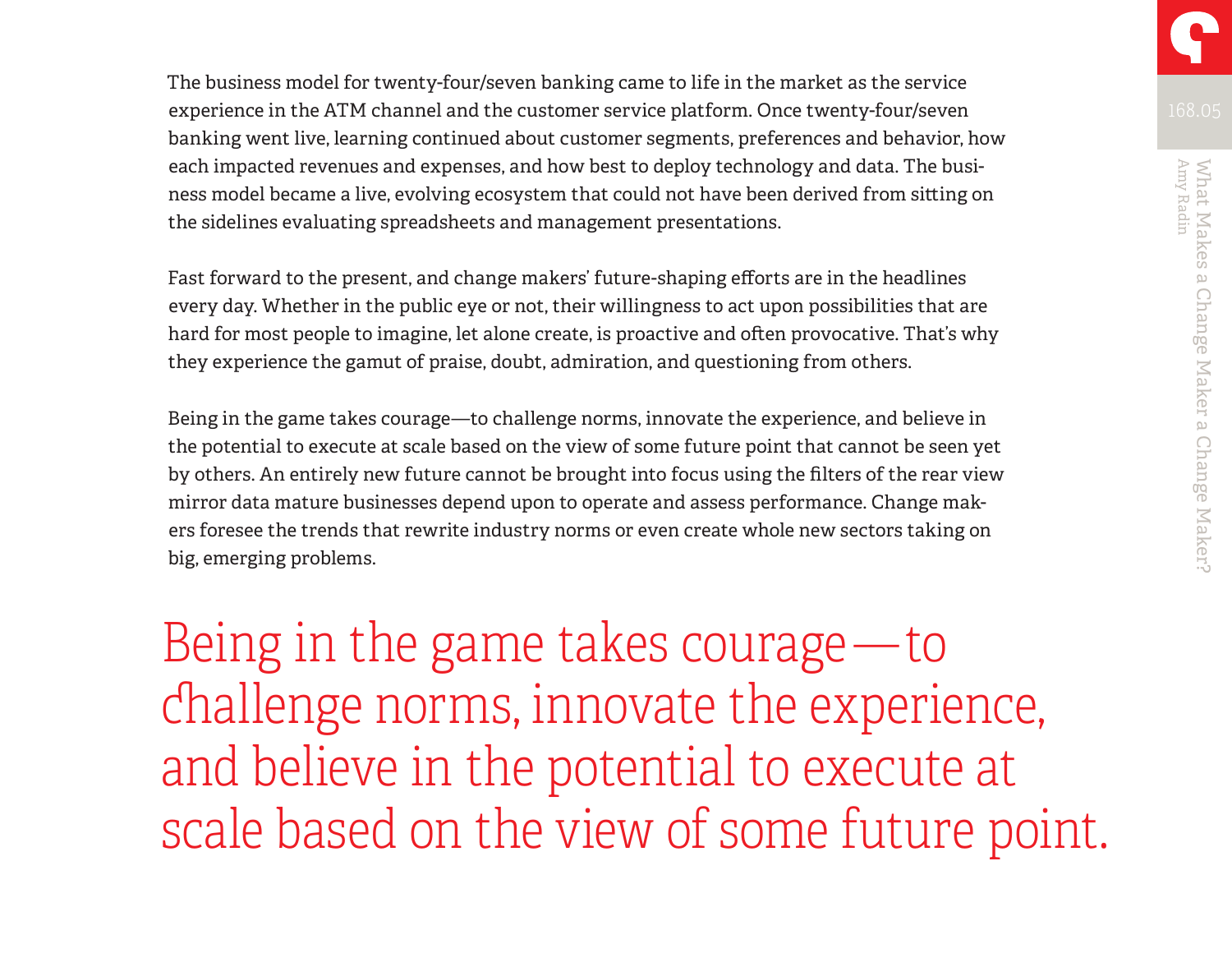Innovation comes about more as a series of irregular, interconnected, multi-dimensional, moving and messy loops than in a two-dimensional, linear process, so there is risk to presenting any framework for change makers on a two-dimensional plane. But unpacking and simplifying this complexity around common themes also can help change makers see in tangible chunks how to make progress, pursue their purpose, and make a difference.

Economic and social stability depend upon innovation. The friction of capital and information, and the impediments that used to be caused by distance, time, and space are gone, but getting from imagination to execution continues to be full of challenge. **Change makers close the gap between napkin-back idea and real-world impact. Theirs are hard-won achievements, and they deserve our support, mentorship, and encouragement.**